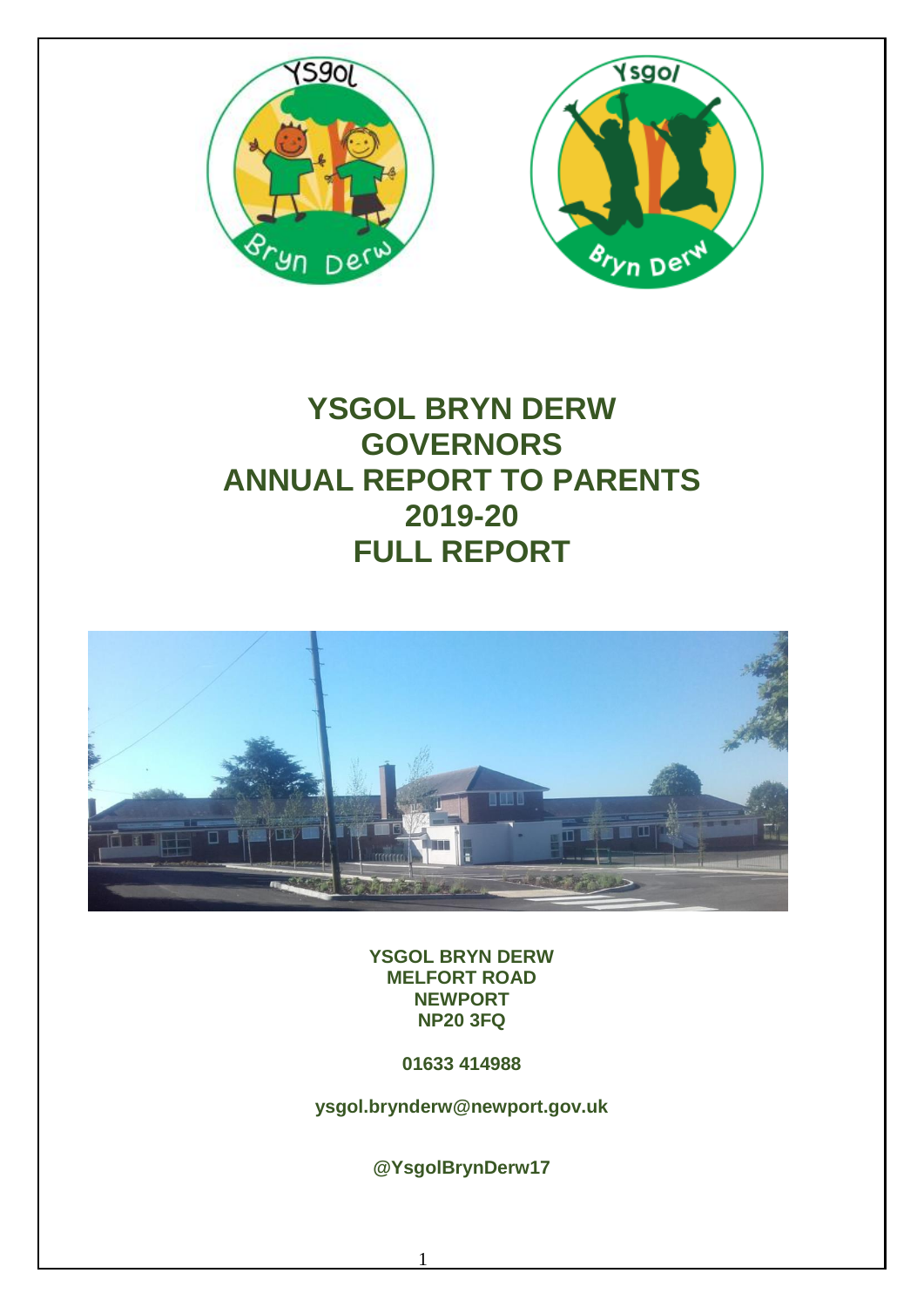

Dear Parents/Carers

This will be the third Annual Report for parents of Ysgol Bryn Derw and provides information on what has become a most extraordinary year.

As the Chair of Governors, I was extremely proud and pleased to receive the excellent report from the Estyn Inspection Team in the Spring Term. The feedback from the Inspection Team confirmed the fact that Ysgol Bryn Derw has a most skilled, hardworking and talented staff and a well-informed, competent and committed Governing Body.

We have continued to work as a full Governing Body and two sub committees, meeting on a Wednesday evening every half term for the first half of last year and transferring to virtual meetings following lockdown. The Governing Body continues to discuss a broad range of issues at each meeting and challenge appropriately, to ensure there is suitable strategic development in place and that it continues to be effective. I thank all my Governor colleagues for the time and expertise they continue to provide to the school.

The refurbished annexe building in the school grounds has become an extremely popular learning space with our older learners and the outside areas will be further enhanced in the near future. Current and future learners will be able to become more independent and enjoy important new experiences for many years ahead.

I would like to thank all parents, grandparents, family and carers, especially this year which has been so difficult for so many. Your continued support and involvement are very much appreciated.

Best Wishes,

Paula Halsall

Chair of Governors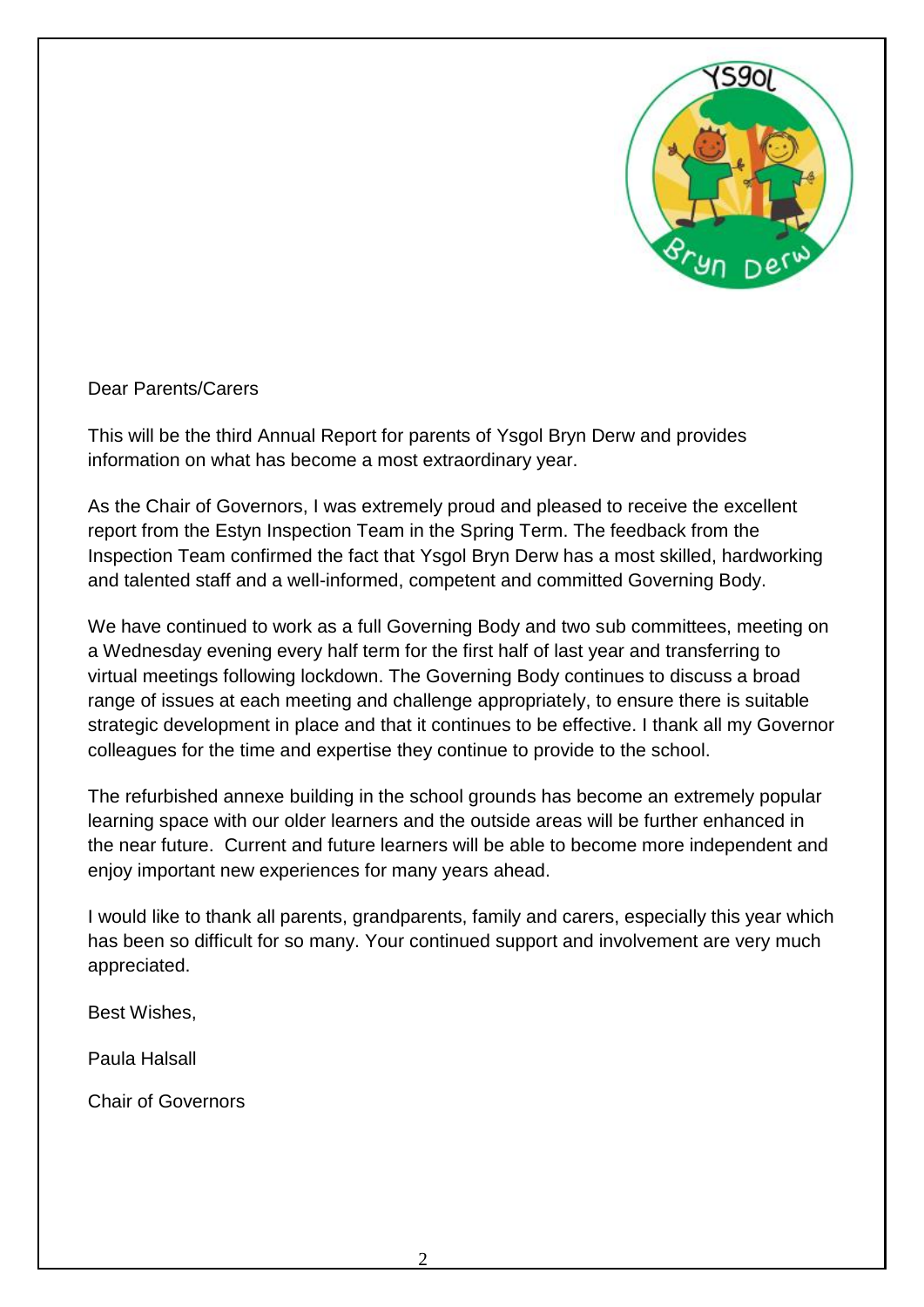### **YSGOL BRYN DERW – GOVERNORS ANNUAL REPORT TO PARENTS 2019-20**

# **A. (& B.)**

This is the third Governors Annual Report to Parents. No petition for an annual parents' meeting with Governors was received during the year, and so no meeting was held under Section 94 of the School Standards and Organisation (Wales) Act 2013.

# **B.**

# **C.**

The Governing Body consists of:

| <b>Name</b>         | <b>Category of Governor</b> | End of term of office |
|---------------------|-----------------------------|-----------------------|
| Paula Halsall       | Local Authority             | 26/09/21              |
| Nathan Kethro       | <b>Local Authority</b>      | 11/09/22              |
| <b>Carmel Conn</b>  | Community                   | 16/10/21              |
| Emma Anderson       | Community                   | 16/10/21              |
| Jenna Mellon        | Parent (Elected)            | 02/07/23              |
| Nikki Chard         | Parent (Elected)            | 09/10/21              |
| Gwen Vaughan        | Parent (Elected)            | 09/10/21              |
| <b>Abby Vowles</b>  | Teacher (Elected)           | 09/10/21              |
| <b>Kate Drew</b>    | Staff (Elected)             | 09/10/21              |
| <b>Richard Drew</b> | <b>Head Teacher</b>         | n/a                   |

If you wish to contact the Governing Body, the relevant contact details are:

# **Chair of Governors**

**Paula Halsall**

C/o Ysgol Bryn Derw, Melfort Road, Newport, NP20 3FQ

# **Clerk to the Governing Body**

**Clare Williams**

C/o Ysgol Bryn Derw, Melfort Road, Newport, NP20 3FQ

# **D.**

There are no current vacancies for Parent Governors. If a vacancy arises, all parents/carers will be contacted to inform them and to invite them to stand for election.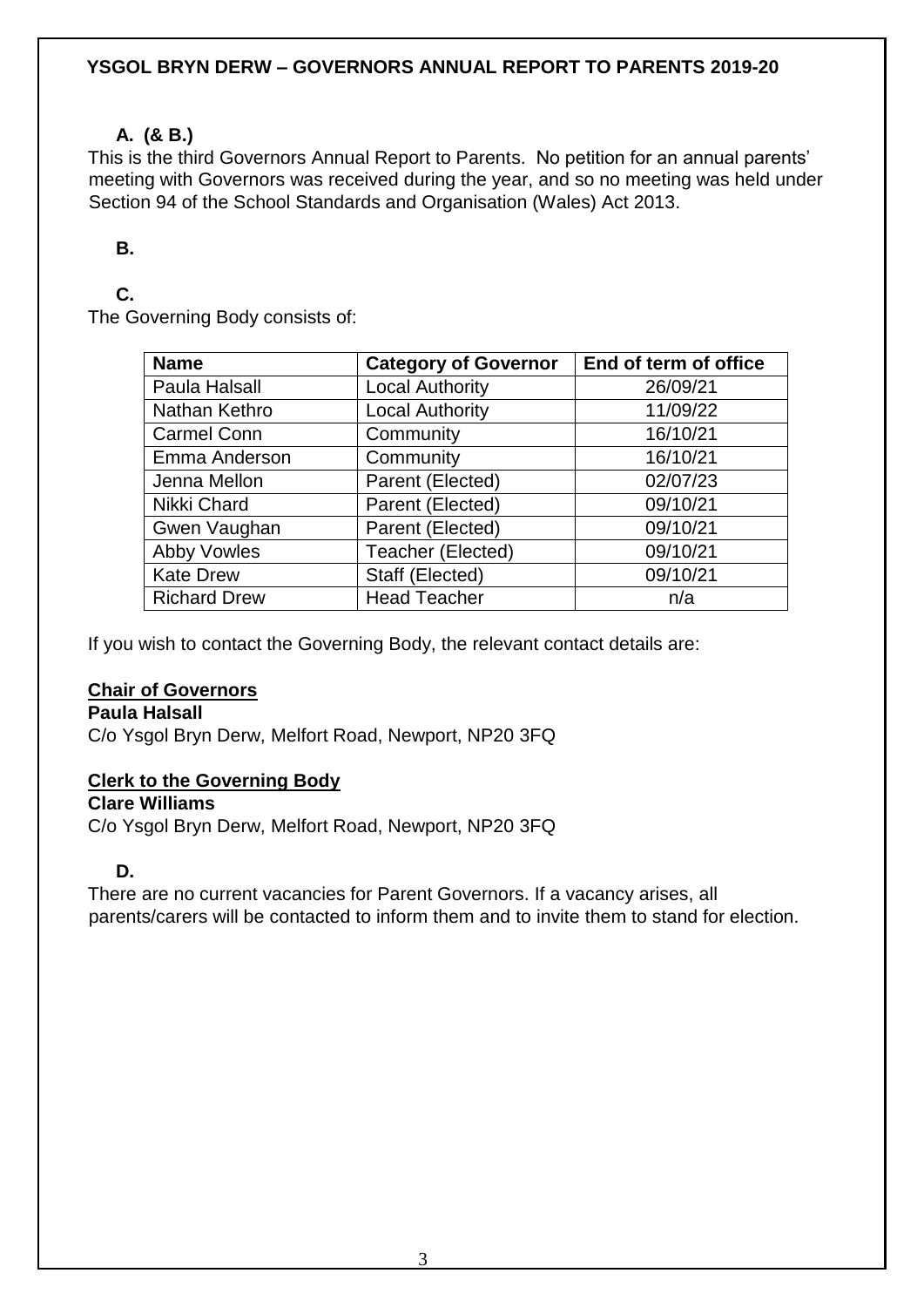**E.**

**Section 52 Statement:**

|                           | <b>Ysgol Bryn Derw</b><br><b>Financial Statement for Year Ending 31st March 2020</b> |                           |
|---------------------------|--------------------------------------------------------------------------------------|---------------------------|
| 2018/19<br><b>Outturn</b> |                                                                                      | 2019/20<br><b>Outturn</b> |
| £                         | <b>Employees</b>                                                                     | £                         |
| 409,643                   | <b>Teachers</b>                                                                      | 458,039                   |
| 583,158                   | <b>Support Staff</b>                                                                 | 753,595                   |
| 19,516                    | Caretakers                                                                           | 15,593                    |
| 0                         | <b>Midday Supervisors</b>                                                            | 0                         |
| 0                         | Cleaners                                                                             | 0                         |
|                           | <b>Other Employee Costs</b>                                                          |                           |
| 53                        | Supply Insurance Premium                                                             | 38,758                    |
| 33,725                    | <b>Agency Staff</b>                                                                  | 60,123                    |
| 0                         | <b>Lunch Time Meal Entitlement</b>                                                   | 0                         |
| 0                         | Foreign Language Assistants                                                          | 0                         |
| 0                         | Exam Invigilators                                                                    | 0                         |
| 1,170                     | Advertising                                                                          | 631                       |
| 0                         | <b>Interview Expenses</b>                                                            | 0                         |
| 0                         | Misc Employee Costs                                                                  | 1,094                     |
|                           | <b>Energy</b>                                                                        |                           |
| 5,358                     | Gas                                                                                  | 6,888                     |
| 5,675                     | Electricity                                                                          | 5,680                     |
| 0                         | Oil                                                                                  | O                         |
| 30,580                    | <b>Capitation and ICT</b>                                                            | 32,415                    |
| 14,150                    | <b>SCC, EIG and PDG Expenditure</b>                                                  | 11,191                    |
|                           | <b>Premises Related</b>                                                              |                           |
| 3,239                     | <b>Hire of Facilities</b>                                                            | 3,102                     |
| 0                         | Rates                                                                                | 573                       |
| 47,232                    | <b>Building Maintenance and Alarm Lines</b>                                          | 10,542                    |
| 6,260                     | <b>Grounds Maintenance</b>                                                           | 4,108                     |
| 2,530                     | Water                                                                                | 2,255                     |
| 32,276                    | <b>Building Cleaning Contract</b>                                                    | 21,493                    |
| 55                        | <b>Refuse Collection</b>                                                             | 1,360                     |
| 6,172                     | <b>Miscellaneous Premises</b>                                                        | 6,543                     |
|                           | <b>Communications</b>                                                                |                           |
| 136                       | Postage/Fax/Telex                                                                    | 53                        |
| 2,999                     | Telephones                                                                           | 779                       |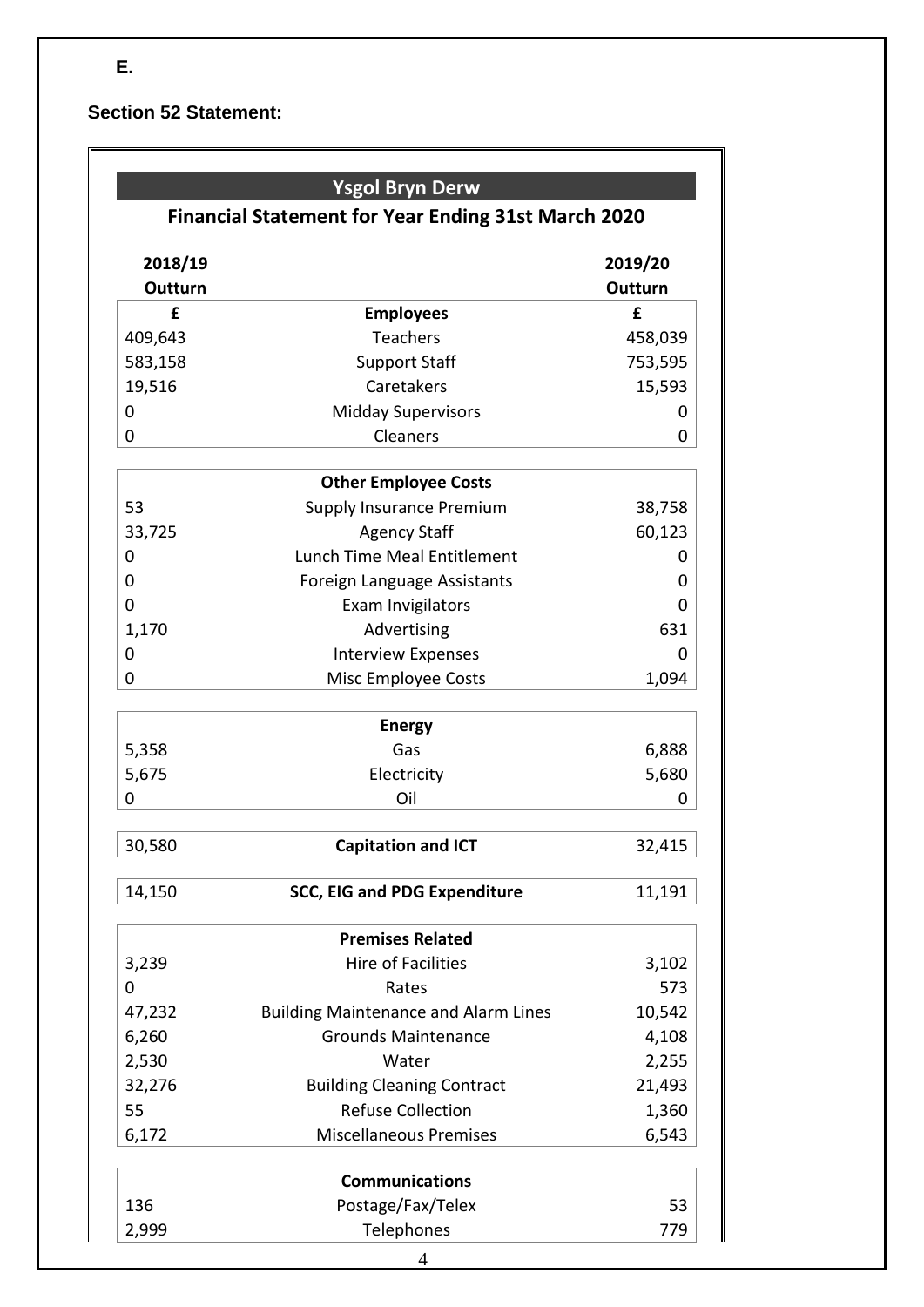|           | <b>Transport</b>                                         |           |
|-----------|----------------------------------------------------------|-----------|
| 155       | Vehicle Maintenance                                      | 21,631    |
| 0         | <b>Purchase of Vehicles</b>                              | Ω         |
| 1,285     | Vehicle Hire                                             | 522       |
| 939       | Car Allowance                                            | 668       |
| 334       | <b>Travel Expenses</b>                                   | 105       |
| 0         | <b>Exam Fees</b>                                         | 0         |
|           |                                                          |           |
| 12,128    | <b>External Courses</b><br><b>School Funded Training</b> | 12,055    |
| 0         | <b>Alternative Curriculum Provision</b>                  | 0         |
| 0         | Sixth Form                                               | 0         |
|           |                                                          |           |
| 15,682    | <b>Central Services</b>                                  | 23,323    |
|           | <b>Income</b>                                            |           |
| 0         | Lettings                                                 | $-300$    |
| $-1,976$  | Sales Income                                             | $-5,325$  |
| 0         | <b>Music Service Income</b>                              | 0         |
| $-9,392$  | Donations                                                | $-650$    |
| $-300$    | Miscellaneous                                            | $-1,708$  |
| $-700$    | Supply                                                   | $-11,794$ |
| 0         | <b>Exam Fees</b>                                         | O         |
| $-401$    | Interest                                                 | $-441$    |
| 0         | Rental Income                                            | 0         |
| 0         | EIG                                                      | 0         |
| 0         | PDG/EYPDG                                                | 0         |
| 0         | <b>Energy Compensation</b>                               | 0         |
| 0         | <b>Coaching Fees</b>                                     | 0         |
| $-61,635$ | <b>Other Grant and Contributions</b>                     | $-74,591$ |
| 0         | <b>Reserve Transfer</b>                                  | Ő         |
| 0         | After Schools Club                                       | 0         |
| 1,160,046 | <b>Total Net Expenditure</b>                             | 1,398,310 |
| 1,102,425 | <b>Total Funding</b>                                     | 1,447,323 |
| $-57,621$ | In Year Surplus / Deficit                                | 49,013    |
| 121,524   | Prior Year Surplus / Deficit                             | 63,903    |
| 63,903    | <b>Accumulated Surplus / Deficit c/fwd</b>               | 112,916   |
|           |                                                          |           |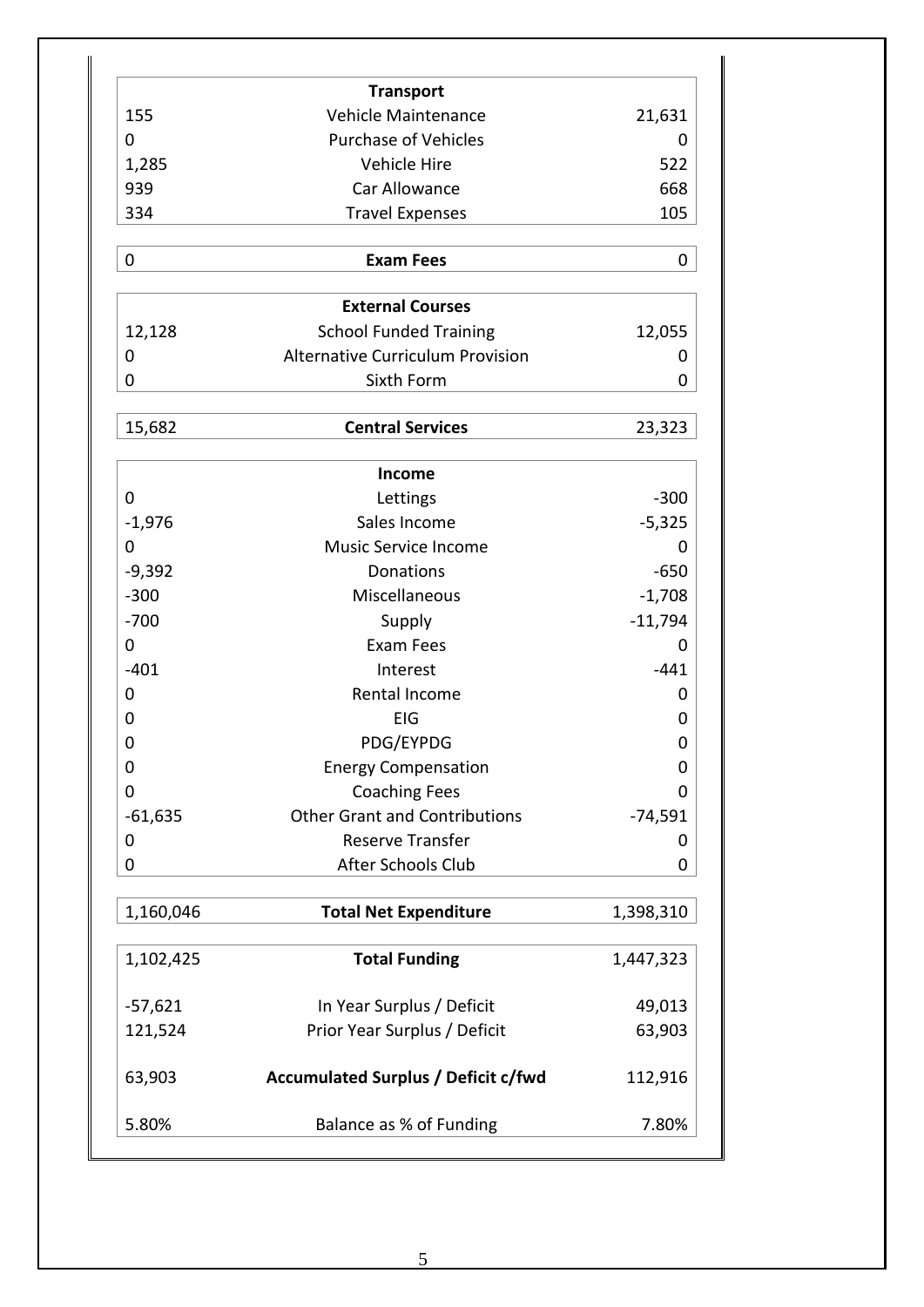The total funding received in 2019-20 was £1,542,132, made up of a £1,447,323 budget share allocated by NCC, and £94,809 in Welsh Government grants, donations from parents and businesses, and income from training courses. The budget was spent as follows:

Approximately 80% of the budget was spent on staffing costs (£1,227,227 in total). Approximately 6.4% of the budget was spent on supply staff and staff absence insurance premiums, to cover long-term vacancies, ad hoc staff sickness, and planned staff absences due to training courses.

Just over 2% of the budget (£32,415) was spent on supplying the school with the required furniture and equipment, general classroom and stationery supplies, ICT equipment (such as laptops, iPads, iPods and some required ICT licences), and photocopier charges. 3.1% of the budget was spent on premises related costs, including: repairs and general

maintenance; insurance and required licences; cleaning and hygiene supplies; improvements to the security system; work carried out by Newport Norse to improve our environment.

Approximately 1% (£14,823) of the budget was spent on energy costs.

Approximately 0.8% (£12,128) of the budget was spent on staff training (e.g. PECS, Attention Autism and TIS).

Approximately 1.5% of the budget was allocated to required Service Level Agreements with Newport City Council (e.g. Finance, HR, Legal Services, and Health and Safety). A 7.8% surplus (£112,916) was carried forward to undertake improvement projects delayed by the Lockdown, to accommodate rising pupil numbers and associated staffing and equipment costs in 2020-21.

We did not receive any gifts in 2018-19 (aside from monetary donations listed above). No travel and subsistence claims were made by members of the Governing Body in 2018- 19.

# **F.**

There was one Year 11 pupil in 2019-20, and the pupil stayed at Ysgol Bryn Derw.

# **G.**

The school has growing links with the Community which have brought considerable benefits to pupils and helped them to develop their communication, interaction and independence. Links include:

- Visits to local Baptist Church
- Visit from Fire Service
- Visits from professional partners including Speech and Language Therapists, Occupational Therapists, Learning Disability Nurses, Educational Psychologists, Counsellors and Music Therapists
- Shopping at Local Shops, Tesco
- Visits to Stelvio Park & Serennu Park
- Gaer Primary School for inclusive partnerships
- Participation in a Dance Festival
- Visits to Theatre and Cinema
- Visit to St Fagan's Museum
- Leckwith Stadium for WSAPLD Athletics competitions
- Entry to Welsh Schools Heritage Initiative competition
- Spytty Park for Tennis taster sessions
- Risca Leisure Centre & NISV for swimming
- Raising funds for charities including Children in Need and Macmillan Coffee Morning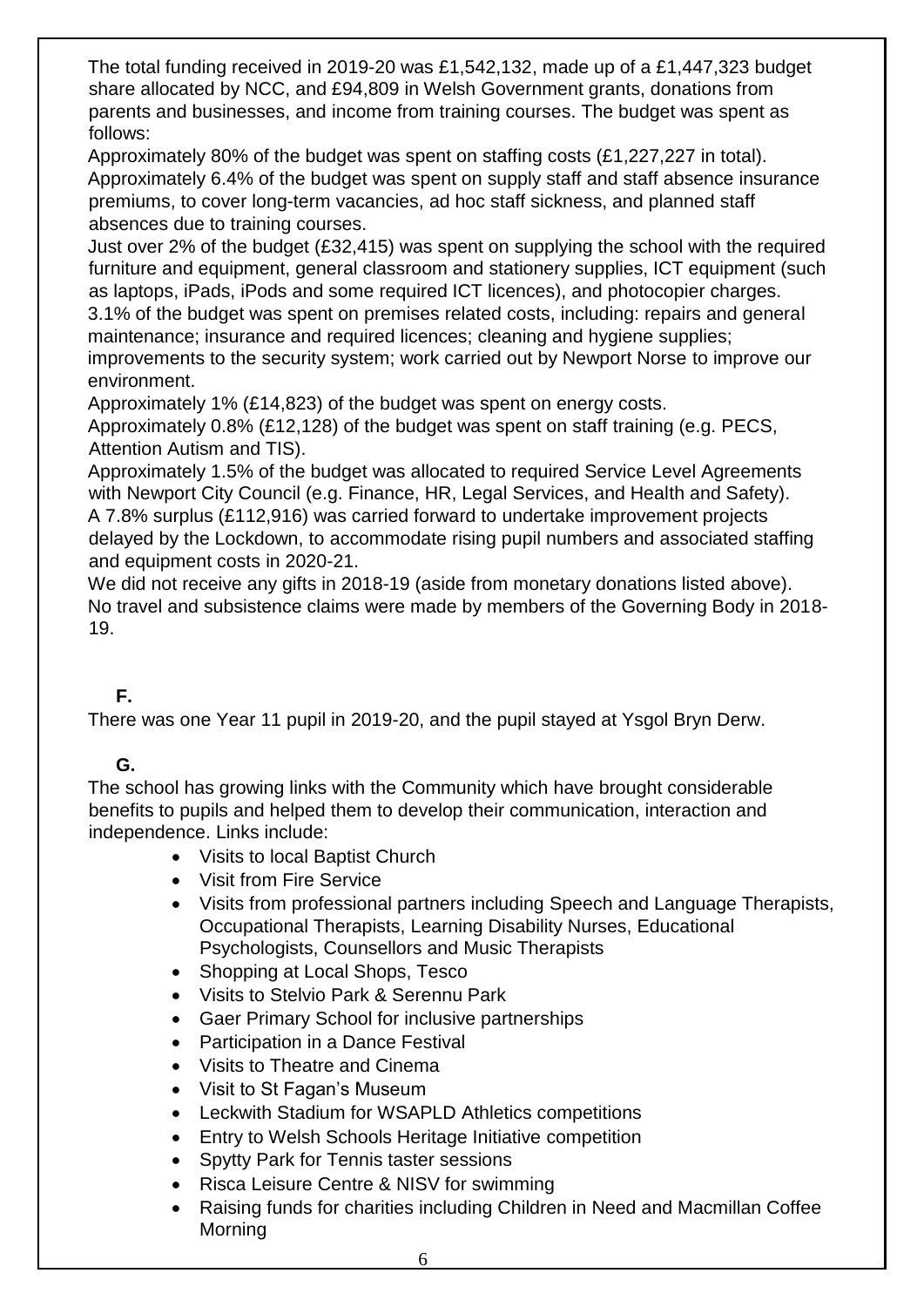

#### **H.**

Physical Education is an important aspect of the curriculum and experience for all pupils. PE and sporting activities are designed to develop the following:

- Improved Fine and Gross Motor Skills
- Increased self-confidence and self-esteem
- Improved skills in listening and following instructions
- Positive attitudes to health and exercise
- Mature approaches to competition and to winning and losing

All pupils participate in specially designed PE lessons every week. Relevant pupils have access to Rebound Therapy with specially trained staff each week. Due to the lockdown we were unable to hold a full sports day in 2019-20, however a week of activities was held in July with activities for those pupils who were in school and those who remained at home. Swimming lessons were held for classes between September 2019 and March 2020, but were put on hold during the lockdown. Heats and finals with the Welsh Sports Association for People with Learning Difficulties, and the Dance Festival at Penycwm School were also postponed.

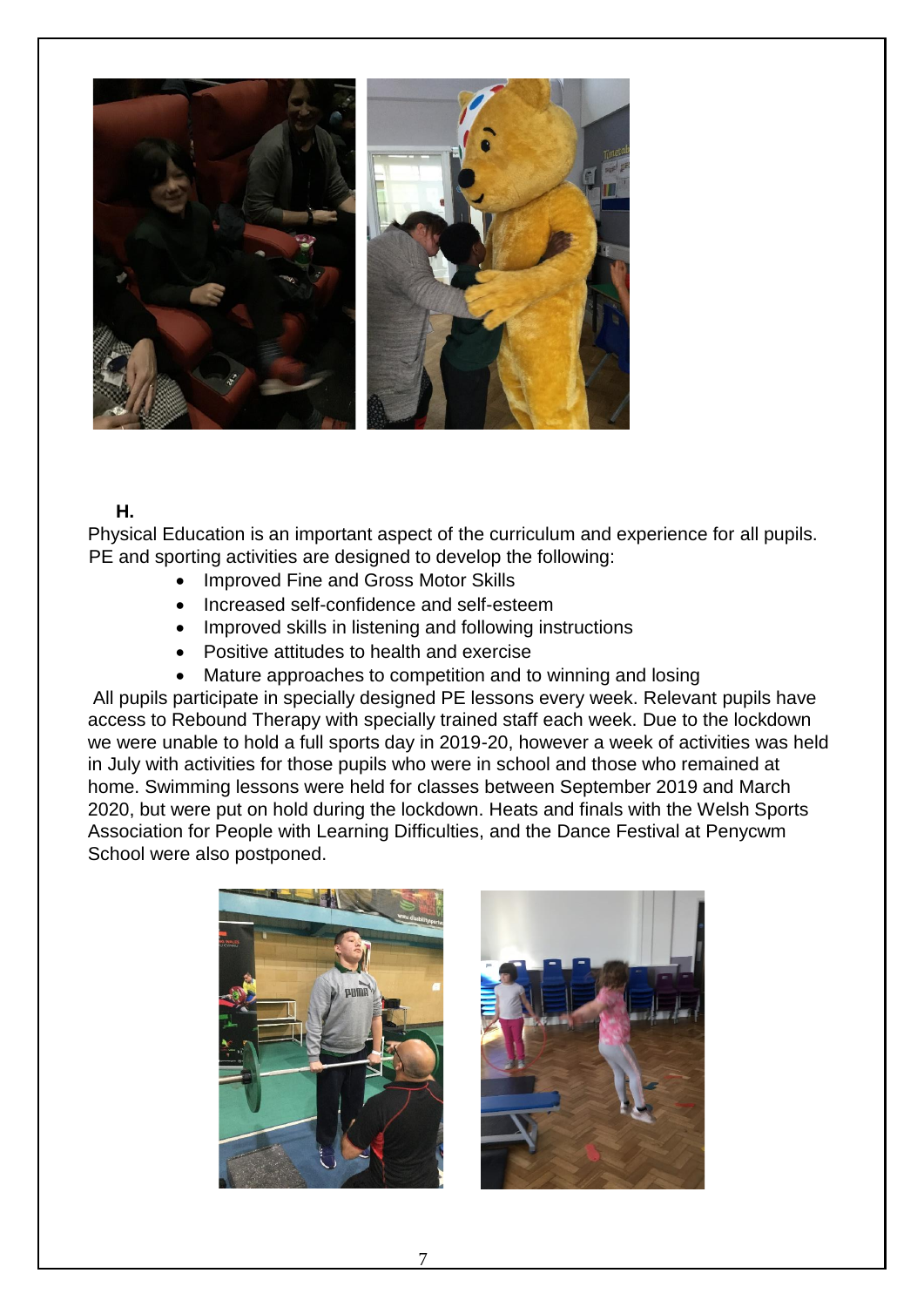**I.**

The following policies were adopted by the Governing Body in 2019-20, and are available on the school website [\(www.ysgolbrynderw.co.uk\)](http://www.ysgolbrynderw.co.uk/):

- Accessibility Plan
- **•** Accreditation
- Admissions
- Anti-bullying
- Assessment and Target Setting
- **Attendance**
- **•** Capability
- **Careers**
- Charging
- Collective Worship
- **Complaints**
- CPD
- **Display**
- e-Safety
- Food and Fitness
- Freedom of Information
- Governor Allowance
- Health & Safety
- Homework
- Intimate Care
- Marking Pupils Work
- Parent Partnership
- Performance Management
- Photography at School Events
- Positive Behaviour Management
- Positive Touch
- Privacy Notice for GDPR (Data Protection)
- Safeguarding
- School Sessions, Subject Allocation and Teaching times
- SEN
- Sex & Relationships Education
- Staff Dress Code
- Strategic Equality Plan
- Stress Management
- Supporting Learners with Healthcare Needs
- Teaching and Learning
- Total Communication
- Traffic Management
- **Transition**
- Use of Reasonable Force to Control Pupils
- Violence at Work
- Welsh Government Statutory Guide Uniform and Appearance
- Whole School Curriculum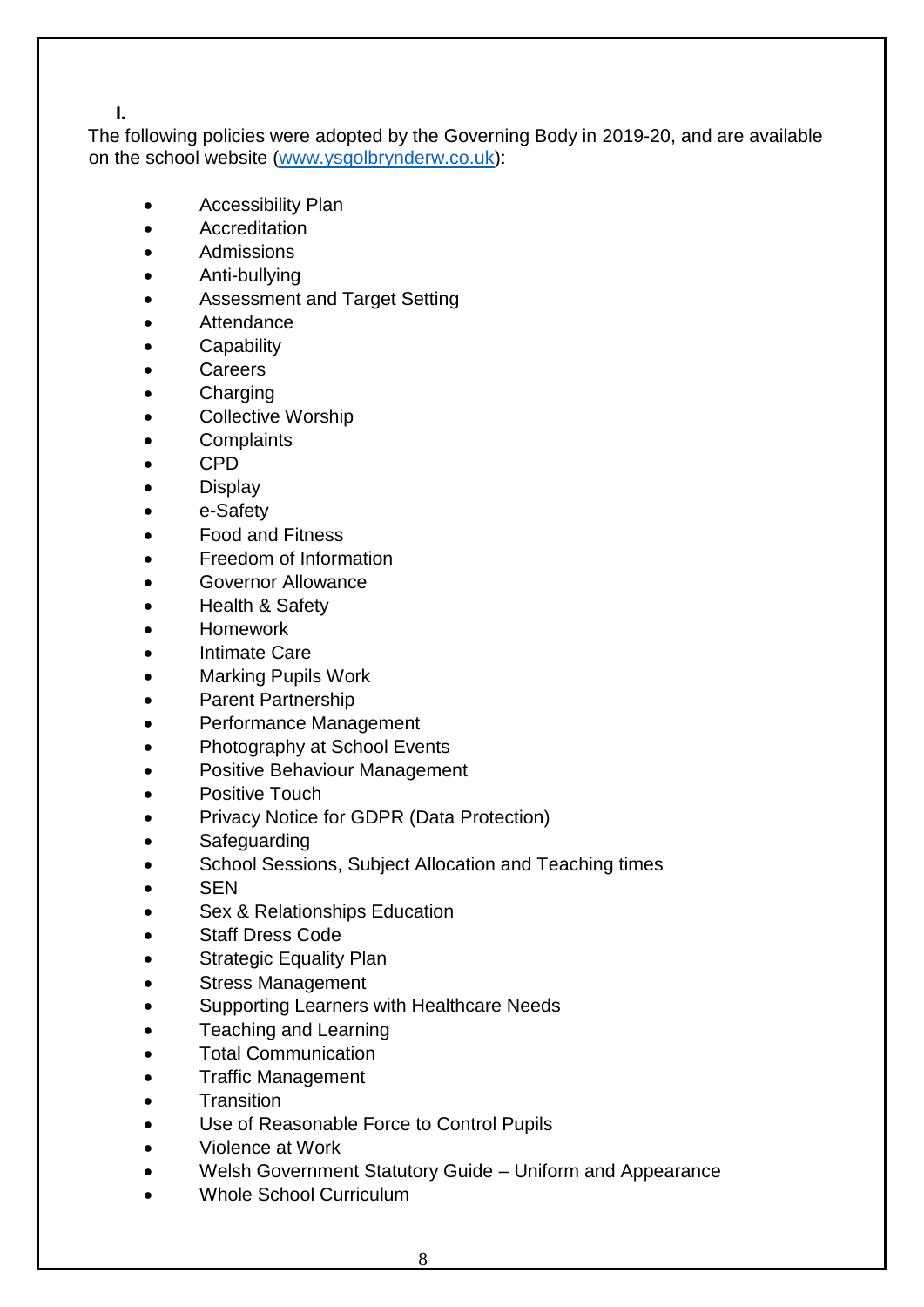**J.**

The pupils arrive at Ysgol Bryn Derw, either with families or on Local Authority Transport accompanied by experienced escorts, by 8.55am. They proceed, or are taken by school staff to their classrooms where their teachers are in the classrooms ready to receive them. After the pupils have all been taken to their classrooms, the structure for each school day is as follows: -

| 9.00 | Registration   |  |
|------|----------------|--|
| ח ה  | Locono commoni |  |

- 9.05 Lessons commence
- 10.30 Break
- 10.45 Lessons continue
- 12.00 Lunch
- 1.00 Lessons continue
- 3.15 End of School Day

(Pupils transported home – families or Local Authority Transport)

| Term          | <b>Start</b>                 | <b>Half Term Starts</b>       | <b>Half Term Ends</b>         | <b>Term Ends</b>                |
|---------------|------------------------------|-------------------------------|-------------------------------|---------------------------------|
| Autumn        | Tues 1st Sept 2020           | Mon 26 <sup>th</sup> Oct 2020 | Fri 30 <sup>th</sup> Oct 2020 | Fri 18 <sup>th</sup> Dec 2020   |
| <b>Spring</b> | Mon 4 <sup>th</sup> Jan 2021 | Mon 15 <sup>th</sup> Feb 2021 | Fri 19 <sup>th</sup> Feb 2021 | Fri 26 <sup>th</sup> Mar 2021   |
| <b>Summer</b> | Mon 12th Apr 2021            | Mon 31 <sup>st</sup> May 2021 | Fri 4 <sup>th</sup> June 2021 | Tues 20 <sup>th</sup> July 2021 |

**The term dates** set by Newport City Council are as follows:

May Bank Holiday will be on Friday 3rd May 2021

# **Additional school closure dates:**

Tuesday 1st September 2020 – Planning for school return Wednesday  $2^{nd}$  September 2020 – Planning for school return

# **Autumn term INSET days:**

Monday 2nd November 2020 – Languages, Literacy and Communication Focus

# **Spring term INSET days:**

Monday 22<sup>nd</sup> February 2021 - Languages, Literacy and Communication Focus Friday 26<sup>th</sup> March 2021 - Intensive Interaction and Outdoor Learning

# **Summer term INSET days:**

Friday 30th April 2021 – Outdoor Training Monday  $19<sup>th</sup>$  July 2021 – Teaching and Learning priorities Tuesday  $20<sup>th</sup>$  July 2021 – Teaching and Learning priorities

**K.**

The first school prospectus can be found in the following location <http://ysgolbrynderw.co.uk/wp-content/uploads/2019/11/Prospectus-August-2019.pdf>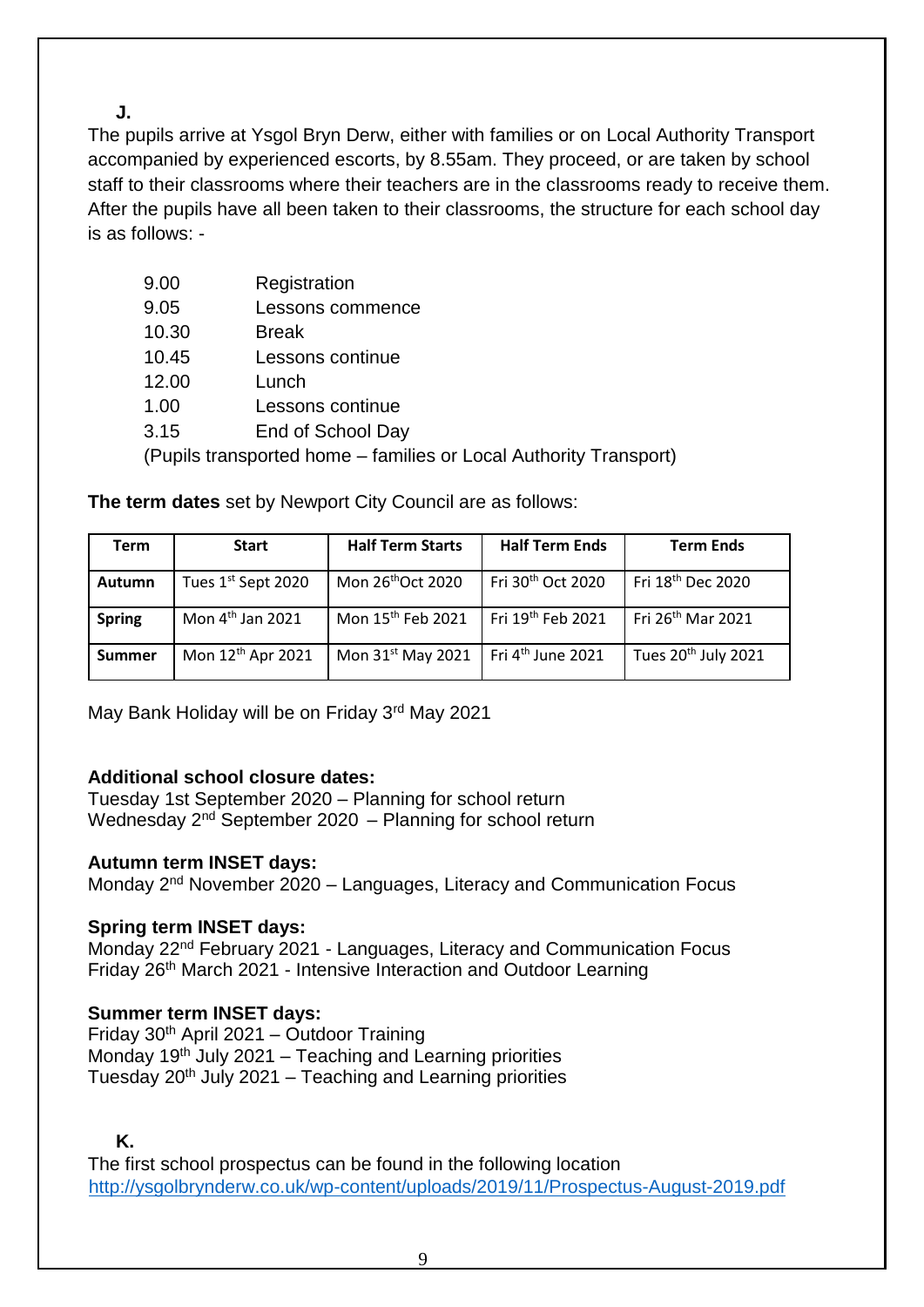# **L.**

The School is committed to providing access to a broad curriculum for all of our pupils. Alongside this we recognise that the curriculum must be relevant to pupils' individual needs and there must be in-built flexibility in order to ensure continued relevance for all pupils at the various stages of their time at Ysgol Bryn Derw. This will mean that not all of our pupils will experience all aspects of the curriculum all of the time, but rather that a balance in the whole curriculum will be reflected in pupils' individual experiences according to the various age related stages of their school life. Balance across the curriculum will also be dictated by the diverse and complex individual needs of our pupils. We recognise that our pupils benefit from a wide variety of sensory activities and the many forms of therapy which are offered to them and that some of our pupils with very challenging behaviours will need an even greater degree of flexibility in their learning and social programmes.

In 2019-20 pupil numbers grew from 55 to 69.

All of our pupils where appropriate, have access to the full range of subjects in the National Curriculum Framework appropriate to their age provided in a way that matches the stage of their development.

The teaching experiences/activities provided and accompanying schemes of work reflect the programmes of study from Foundation Phase, KS2 and 3 of the National Curriculum and for KS4 & 5 accredited units and modules.

#### **M.**

The language of the school is designated as English medium

# **N.**

All pupils experience Welsh as an additional language and have incidental Welsh opportunities throughout the school day. Pupils experience Welsh at a level appropriate to their academic and communication skills, and incidental opportunities include greetings, praise, days of the week, numbers, colours, body parts and weather. These will typically be used alongside the English term for the same word. The school has a number of fluent Welsh speaking staff and so is able to offer more sophisticated Welsh language interaction and learning to those who require it. No pupils are dis-applied from any subjects in the National Curriculum